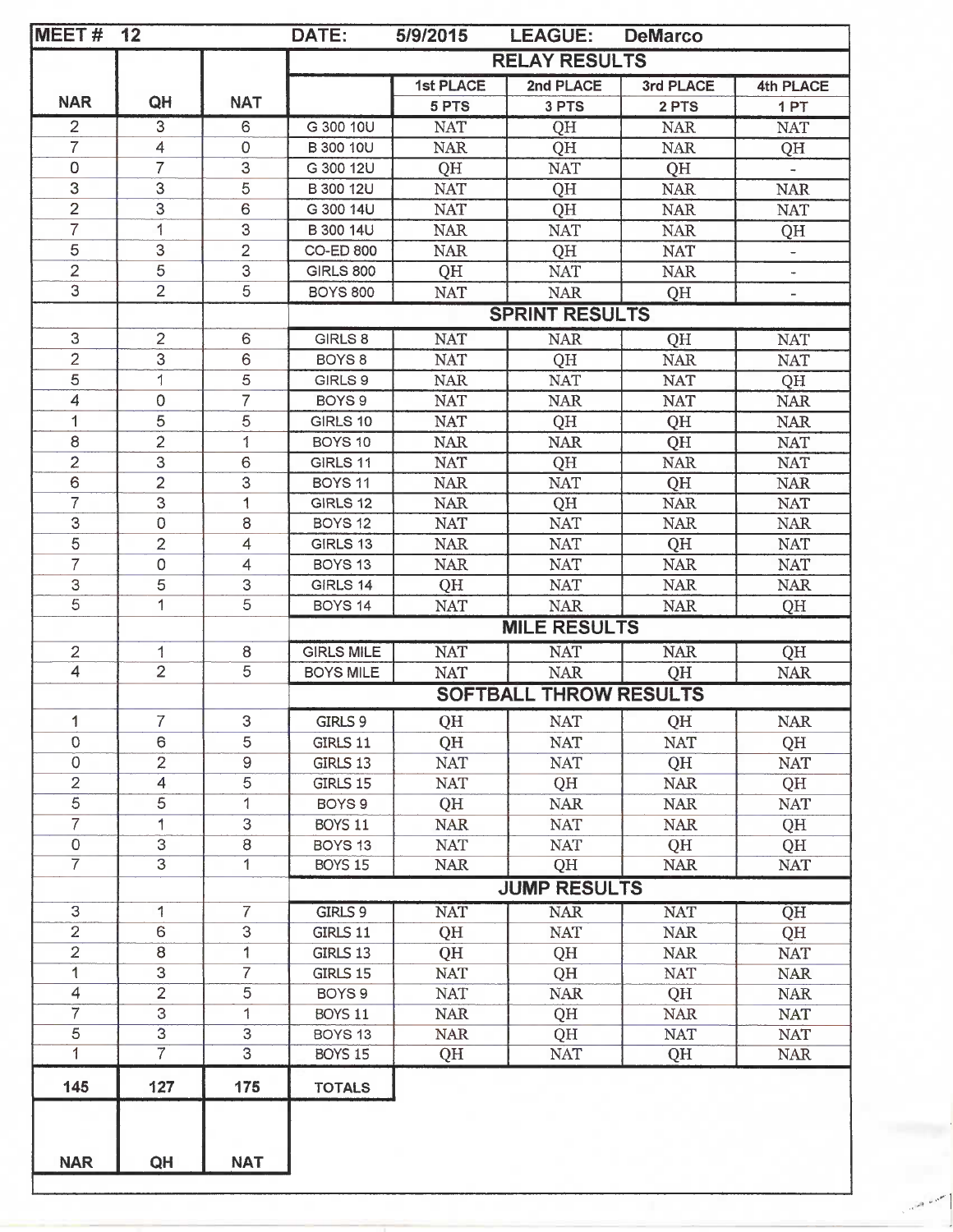|                 | <b>TRACK SHEET</b>                    | 300 RELAYS                               | MEET#                      | DATE:<br>$\partial$                                       | $-5 - 9 - 15$                                                                                                                                                                                                                                                                                                                                                                                                                          |                              |  |  |  |
|-----------------|---------------------------------------|------------------------------------------|----------------------------|-----------------------------------------------------------|----------------------------------------------------------------------------------------------------------------------------------------------------------------------------------------------------------------------------------------------------------------------------------------------------------------------------------------------------------------------------------------------------------------------------------------|------------------------------|--|--|--|
|                 |                                       | $\overline{2}$                           | $\overline{3}$             | 4                                                         | 5                                                                                                                                                                                                                                                                                                                                                                                                                                      | $\overline{6}$               |  |  |  |
| G 10U           | 50.2                                  | $-50.3$<br>V                             |                            | 54<br>, 9                                                 |                                                                                                                                                                                                                                                                                                                                                                                                                                        |                              |  |  |  |
| <b>B</b> 10U    |                                       | $-50.1$                                  | 50.<br>NA                  | Ū<br>30                                                   |                                                                                                                                                                                                                                                                                                                                                                                                                                        |                              |  |  |  |
| G 12U           |                                       | $-117.$                                  | <b>DATE</b><br>NA          | $-48.5$<br>$\cdot$                                        | 386                                                                                                                                                                                                                                                                                                                                                                                                                                    |                              |  |  |  |
| <b>B</b> 12U    |                                       | $-45.0$<br>V                             | $\Lambda K$<br>40.         | $-49.0$<br>NAR                                            | -                                                                                                                                                                                                                                                                                                                                                                                                                                      | $\overline{a}$               |  |  |  |
| G 14U           | L(S, D)                               | $-45.$<br>VL                             | NA<br>45.2                 | NAT<br>$10 - 7$                                           |                                                                                                                                                                                                                                                                                                                                                                                                                                        |                              |  |  |  |
| <b>B</b> 14U    | S.<br>$\mathcal{L}$ .<br>$N$ $\vdash$ | $-41,9$<br>AF                            | NAR-                       | QH<br>$-49,$                                              |                                                                                                                                                                                                                                                                                                                                                                                                                                        |                              |  |  |  |
|                 |                                       |                                          | <b>SPRINTS</b>             |                                                           |                                                                                                                                                                                                                                                                                                                                                                                                                                        |                              |  |  |  |
| GIRLS 8         | 0.9                                   |                                          | $D +$<br>$\overline{L}$    | 2.1                                                       | $\overline{\phantom{a}}$                                                                                                                                                                                                                                                                                                                                                                                                               | $\qquad \qquad \blacksquare$ |  |  |  |
|                 | NB.                                   |                                          |                            | DN.                                                       |                                                                                                                                                                                                                                                                                                                                                                                                                                        |                              |  |  |  |
|                 | Ť<br>NF                               | ıŠ.<br>ΛV<br>۳                           | R                          | 66                                                        |                                                                                                                                                                                                                                                                                                                                                                                                                                        |                              |  |  |  |
| BOYS 8          | ORDN                                  |                                          |                            | ANTAL                                                     |                                                                                                                                                                                                                                                                                                                                                                                                                                        |                              |  |  |  |
|                 | $-12.3$<br>$\mathcal{R}$              | 2.6                                      |                            | $-13.0$<br>QH                                             |                                                                                                                                                                                                                                                                                                                                                                                                                                        |                              |  |  |  |
| GIRLS 9         | . NOE                                 | $0 \Delta t$                             |                            | $\Delta W$ ) $r$                                          |                                                                                                                                                                                                                                                                                                                                                                                                                                        |                              |  |  |  |
|                 | $-13,0$<br>NA                         |                                          |                            |                                                           |                                                                                                                                                                                                                                                                                                                                                                                                                                        |                              |  |  |  |
| BOYS 9          |                                       |                                          | 31<br>M                    |                                                           | T)<br>251                                                                                                                                                                                                                                                                                                                                                                                                                              |                              |  |  |  |
|                 |                                       |                                          |                            |                                                           |                                                                                                                                                                                                                                                                                                                                                                                                                                        |                              |  |  |  |
| <b>GIRLS 10</b> | SCU<br>L.                             | $\mathcal{L}$<br>$\frac{1}{2}$           | τH                         |                                                           |                                                                                                                                                                                                                                                                                                                                                                                                                                        |                              |  |  |  |
|                 | VAR<br>$-11.3$                        | OS GROV<br>$\sqrt{2}$                    |                            |                                                           | $\bigcirc$<br>$R \in \mathbb{N}$                                                                                                                                                                                                                                                                                                                                                                                                       |                              |  |  |  |
| <b>BOYS 10</b>  |                                       |                                          | $\Im H$<br>$\mathbb{Z}$    | 2.8                                                       |                                                                                                                                                                                                                                                                                                                                                                                                                                        | ÷                            |  |  |  |
|                 | $\overline{O}$                        |                                          | $\Lambda$                  |                                                           | AURUNALIGH                                                                                                                                                                                                                                                                                                                                                                                                                             |                              |  |  |  |
| GIRLS 11        |                                       |                                          | ×,<br>$\mathbb{R}^2$       | $\epsilon_{\rm m}$                                        |                                                                                                                                                                                                                                                                                                                                                                                                                                        | $\overline{a}$               |  |  |  |
|                 | ŗ.<br>$4 - 1$<br>$\sqrt{3}$           | P,                                       | 01 <sub>6</sub>            | A                                                         | l                                                                                                                                                                                                                                                                                                                                                                                                                                      |                              |  |  |  |
| <b>BOYS 11</b>  |                                       | 2                                        |                            |                                                           | $\blacksquare$                                                                                                                                                                                                                                                                                                                                                                                                                         | $\equiv$                     |  |  |  |
|                 | M                                     | $\mathbb{Z}$                             | 2.3                        | UF<br>AP <sup></sup>                                      |                                                                                                                                                                                                                                                                                                                                                                                                                                        |                              |  |  |  |
| GIRLS 12        | ROSEL                                 | R,                                       | $A$ K<br>UZ                | R<br>M<br>È                                               |                                                                                                                                                                                                                                                                                                                                                                                                                                        | $\blacksquare$               |  |  |  |
|                 |                                       |                                          |                            | $\mathcal{L}_{\mathcal{L}}$ , $\mathcal{L}_{\mathcal{L}}$ | $\overline{\phantom{0}}$                                                                                                                                                                                                                                                                                                                                                                                                               |                              |  |  |  |
| <b>BOYS 12</b>  |                                       |                                          |                            |                                                           |                                                                                                                                                                                                                                                                                                                                                                                                                                        |                              |  |  |  |
|                 | $\hat{X}$                             |                                          |                            |                                                           | $\overline{a}$                                                                                                                                                                                                                                                                                                                                                                                                                         | $\blacksquare$               |  |  |  |
| GIRLS 13        |                                       | $\overline{\mathbb{R}}$<br>ے             |                            | n                                                         | HUGH.                                                                                                                                                                                                                                                                                                                                                                                                                                  |                              |  |  |  |
|                 |                                       | ۰<br>D.                                  |                            |                                                           |                                                                                                                                                                                                                                                                                                                                                                                                                                        | -                            |  |  |  |
| <b>BOYS 13</b>  |                                       |                                          |                            |                                                           | INGTON                                                                                                                                                                                                                                                                                                                                                                                                                                 |                              |  |  |  |
|                 | 2,<br>$\ddagger$                      |                                          |                            |                                                           |                                                                                                                                                                                                                                                                                                                                                                                                                                        | $\overline{\phantom{0}}$     |  |  |  |
| GIRLS 14        |                                       |                                          |                            |                                                           | xwsk                                                                                                                                                                                                                                                                                                                                                                                                                                   |                              |  |  |  |
|                 |                                       |                                          | HK                         |                                                           |                                                                                                                                                                                                                                                                                                                                                                                                                                        | -                            |  |  |  |
| <b>BOYS 14</b>  |                                       |                                          | h<br>R                     |                                                           | $H\cup C$                                                                                                                                                                                                                                                                                                                                                                                                                              |                              |  |  |  |
| <b>MILE</b>     |                                       |                                          |                            |                                                           |                                                                                                                                                                                                                                                                                                                                                                                                                                        |                              |  |  |  |
| <b>GIRLS</b>    | $\mathcal{L}_{\mathcal{E}}$           |                                          | NAR<br>39<br>⊃             | $-80$<br>$\mathcal{Q}$                                    | $\tilde{\phantom{a}}$                                                                                                                                                                                                                                                                                                                                                                                                                  | -                            |  |  |  |
|                 | L)                                    | GEARER                                   | $\mathcal{M}$<br>$\Lambda$ | $H^{\alpha}$<br>2,<br>houski                              |                                                                                                                                                                                                                                                                                                                                                                                                                                        |                              |  |  |  |
| <b>BOYS</b>     | $\langle 2 $<br>÷                     | N <sub>A</sub><br>$\alpha$<br>8<br>$-65$ | Q H<br>704.0               | $\wedge A$<br>R<br>$-711.60$                              | $\frac{1}{2} \int_{0}^{2\pi} \frac{1}{2} \left( \frac{1}{2} \frac{1}{2} \right) \left( \frac{1}{2} \frac{1}{2} \right) \left( \frac{1}{2} \frac{1}{2} \right) \left( \frac{1}{2} \frac{1}{2} \right) \left( \frac{1}{2} \frac{1}{2} \right) \left( \frac{1}{2} \frac{1}{2} \right) \left( \frac{1}{2} \frac{1}{2} \right) \left( \frac{1}{2} \frac{1}{2} \right) \left( \frac{1}{2} \frac{1}{2} \right) \left( \frac{1}{2} \frac{1}{2$ | $\qquad \qquad \blacksquare$ |  |  |  |
|                 | NEISL<br>O                            | G, R<br>DCJE R                           | NOWA                       | $\varphi$ ,<br>HEALY                                      |                                                                                                                                                                                                                                                                                                                                                                                                                                        |                              |  |  |  |
| 800 RELAYS      |                                       |                                          |                            |                                                           |                                                                                                                                                                                                                                                                                                                                                                                                                                        |                              |  |  |  |
| CO-ED           | NAR<br>207.<br>۰                      | $-209.9$<br>QΗ                           | 30<br>2 <sub>i</sub>       | m.                                                        | ۰.                                                                                                                                                                                                                                                                                                                                                                                                                                     | $\blacksquare$               |  |  |  |
| <b>GIRLS</b>    | $-209$<br>l V U                       | $-209$<br>$\mathbb{P}$<br>, 2            | $-214.0$<br>NAR            | -                                                         |                                                                                                                                                                                                                                                                                                                                                                                                                                        | -                            |  |  |  |
| <b>BOYS</b>     | A                                     | NAR<br>$-200.$                           | $-2$<br>$18 - 2$           | -                                                         | $\overline{\phantom{0}}$                                                                                                                                                                                                                                                                                                                                                                                                               |                              |  |  |  |